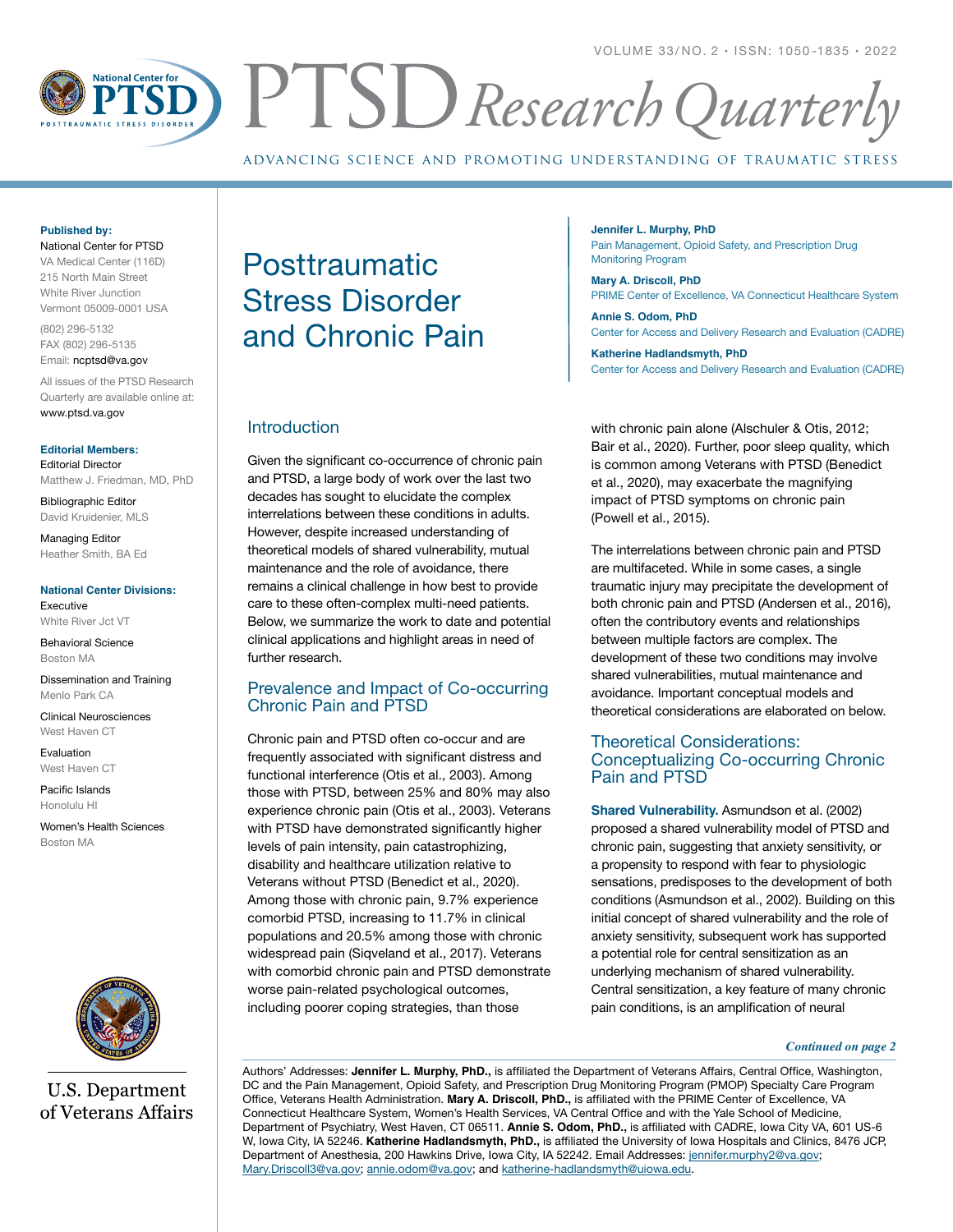#### *Continued from cover*

signaling in nociceptive pathways in the central nervous system (Woolf, 2011). Central sensitization has been documented via quantitative sensory testing with persons with PTSD who are more likely to experience dysfunctional pain modulation (i.e., lack of conditioned pain modulation [CPM]) and increased pain severity (Defrin et al., 2017; Vaegter et al., 2018).

One potential contributor to developing central sensitization is childhood adversity (You & Meagher, 2016). The interrelations between childhood adversity, PTSD and pain are complex. It appears that rather than the simple presence of childhood adversity, it is the impact of the trauma (i.e., the PTSD symptoms), that accounts for the relationship between childhood adversity and the development of chronic pain (Coppens et al., 2017; Raphael & Widom, 2011). Further, shared neurobiological mechanisms have been proposed to underlie both chronic pain and PTSD, with an emphasis on the convergence between circuits that mediate emotional distress, and physiological threat, including pain (Scioli-Salter et al., 2015). These mechanistic underpinnings help contextualize the connections between early childhood adversity, central sensitization and the mutual maintenance of pain and trauma-related symptoms. In addition to shared vulnerability, there has been a body of work exploring mutual maintenance factors between chronic pain and PTSD.

**Mutual Maintenance.** Sharp and Harvey (2001) proposed a mutual maintenance model of chronic pain and PTSD. This model proposed a role of biases toward attending to threatening and painful stimuli, anxiety sensitivity as a vulnerability toward pain catastrophizing, pain as a reminder of trauma and adoption of avoidance (i.e., to try to minimize pain and trauma symptoms; Otis et al., 2003; Sharp & Harvey, 2001). Along these lines, fear-avoidance models of chronic pain (Vlaeyen et al., 2016) may have an amplifying effect among persons with comorbid PTSD and chronic pain, such that hypervigilance, fear and behavioral avoidance are magnified, resulting in significantly increased distress and functional interference (Otis et al., 2003). In support of the mutual maintenance concept, recent work underscores the magnifying effect of traumarelated symptoms and pain on one another, as both PTSD and chronic pain develop (Liedl et al., 2010). In addition, pain catastrophizing and pain-related acceptance have both demonstrated mediating roles in the associations between PTSD symptoms and pain severity (Åkerblom et al., 2018; Andersen et al., 2016; Gilliam et al., 2019) and specific coping strategies, such as illness-focused pain coping which mediates the relation between PTSD and pain interference and severity (Morasco et al., 2013).

**Other Models.** Other models that have been developed to explain either chronic pain or PTSD have also been used to explain the interactive effects between these disorders. These include 1) the triple vulnerability model of PTSD which emphasizes the cooccurrence of a generalized biological vulnerability, a generalized psychological vulnerability and a specific psychological vulnerability to focus anxiety on specific situations (Otis et al, 2003), and 2) the fear-avoidance model of chronic pain which emphasizes the role of fear of physical sensations and avoidance behaviors in chronic pain (Otis et al, 2003). Finally, similar to the fear-avoidance model, the perpetual avoidance model proposes that reciprocal maintenance of PTSD and chronic pain is the result of increased physiologic sensations due to hyperarousal and misinterpretations, or

dysfunctional cognitions, leading to avoidance behaviors. In this model, avoidance then perpetuates PTSD and pain-related symptoms (Liedl & Knaevelsrud, 2008). Overall, these models of PTSD and chronic pain suggest the potential roles for shared vulnerability, mutual maintenance including avoidance behaviors, as well as potential physiological underpinnings that interact with specific types of cognitive, affective and behavioral responses.

# Treatment of Co-occurring Chronic Pain and PTSD

Treating an individual who has co-occurring chronic pain and PTSD can be challenging. There are three primary treatment approaches: 1) the sequential model, 2) the parallel model and 3) the combined/ integrated model (Yule & Kelly, 2019). Due to the lack of empirical evidence or clinical practice guidelines on how to treat the subpopulation of those with comorbid chronic pain and PTSD, literature on models for treating other co-occurring conditions were relied upon. In addition, given the lack of randomized controlled trials focused on those with comorbid pain and PTSD there is limited evidence exploring or comparing these approaches.

# Models for Treatment

**Sequential Model.** The sequential model has been the most common approach to treatment (Angelakis et al., 2020). In this model, the person with pain and PTSD has these conditions addressed separately and in a linear fashion. One clinician or team addresses PTSD, for example, and after the conclusion of a course of PTSD-focused treatment a patient then moves into pain-focused treatment. There is limited evidence to indicate which is better addressed first; therefore, the order of treatment can be a difficult decision. Currently, when sequential treatment is selected, the preference of the individual with PTSD and pain is the primary decision-making source as long as the clinician does not note any significant concerns. Depending on the severity of symptoms, providers may recommend PTSD treatment first if they feel someone would not be able to benefit from or complete a pain-focused treatment first. Similarly, if pain-related symptoms are the patient's main concern and they want to engage in pain treatment first, then it is initiated. While not addressed directly, it is possible that gains made in each of the focused treatments could benefit the other condition; however, there are several concerns in the sequential model. It is possible that the untreated disorder can worsen or interfere with the chosen treatment. In addition, an appropriate referral for the next step of care may not be made so only one condition is addressed.

**Parallel Model.** As the name suggests, the parallel model treats each disorder at the same time (Hobden et al., 2018). There is a provider or team addressing each area of care but without explicit coordination or communication. While both pain and PTSD are being addressed, there is no comprehensive, whole person treatment plan. Providers may have differing philosophies and emphases. If they are unaware of what is occurring in the other treatment, there is no way to maximize efficiency for the patient. Another danger of this approach is that the individual may be overwhelmed by the appointments and assignments of home practice that are typical in these treatments. Instead of being able to focus on one condition or have things well integrated, there may be a sense of competing priorities or choosing one over the other. Further, if medications are adjusted or added concurrently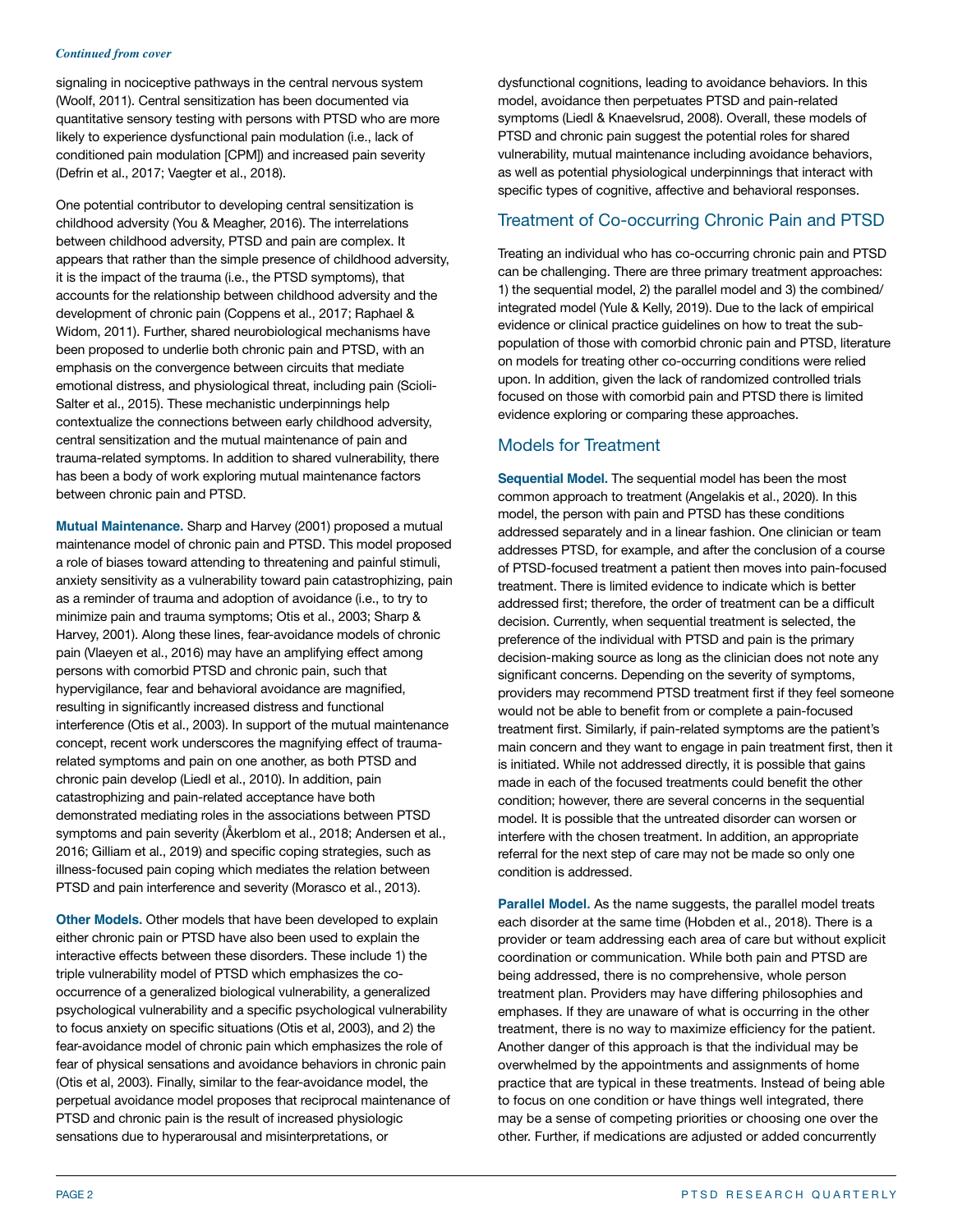for both conditions, it may be difficult to evaluate effectiveness or determine the source of unwanted side effects.

It is important to note that in both the sequential and parallel models, neither approach requires an explicit discussion of PTSD and chronic pain as overlapping and mutually exacerbating conditions. Without this knowledge, people with pain and PTSD may be reticent to seek or complete recommended interventions for one or the other condition; this may lead to suboptimal outcomes and future treatment resistance.

**Combined/Integrated Model.** The combined/integrated model addresses pain and PTSD simultaneously, with a single team of healthcare professionals who have expertise in both conditions. While this treatment is not broadly available, it best encompasses the biopsychosocial, whole person framework for care. Since the co-occurrence of pain and PTSD is prevalent, emphasizing the commonalities among experiences and evidence-based treatments through a team-based approach has been promising (Otis et al., 2009; Liedl & Knaevelsrud, 2008). Instead of providers functioning in parallel or not communicating at all, there is ongoing coordination of care. This provides greater efficiency for patients and providers as well as cost effectiveness. In combined models, concurrent treatment relies heavily on evidence-based therapies and cognitive behavioral principles that have been shown to be effective for treating both disorders. These strategies focus primarily on minimizing the shared role of fear-avoidance in both pain and PTSD that maintains poor functioning and disability. Consistent with Foa and colleagues' (2007) rationale for exposure-based PTSD interventions, treatment focuses on confronting an objectively safe stimuli that may be feared and leading to unhelpful thoughts and behaviors (Foa et al., 2007). Similarly, cognitive behavioral therapy (CBT) for chronic pain emphasizes gaining skills to manage pain and increase self-efficacy. Integrated treatment takes from both of these approaches and focuses on psychoeducation, relaxation techniques, restructuring of fear avoidance beliefs, pacing activities and increasing meaningful activities and socialization.

**Integration Examples.** There have been several attempts at combining treatment for chronic pain and PTSD. Otis and colleagues (2009) developed a 12-session integrated treatment using components of cognitive processing therapy (CPT) for PTSD and CBT for chronic pain management. Six participants were recruited for the pilot with three completers. While results suggested that the intervention was feasible and may have clinical benefit, more examination is needed through a controlled trial. Several pilots have focused on the role of physical activation. Plagge and colleagues (2013) asked Veterans (*N* = 30 completers) to complete a biopsychosocial evaluation and up to eight behavioral activation sessions using a collaborative clinical approach, while Chopin and colleagues (2020) conducted a 4-year pilot focused on the use of yoga for those with comorbid pain and PTSD (completers *N* = 49). Both were found to be feasible and potentially effective interventions (Chopin et al., 2020).

Two recent studies focused on women with PTSD and chronic pain, one evaluated mindfulness-based training (Okvat et al. 2021) and the other focused on an integrated intervention for women with fibromyalgia (Lacefield et al., 2020). Other work stemming from short-term psychodynamic approaches, emotion-focused and exposure therapies, suggests the use of emotional awareness and

expression therapy (EAET) may benefit patients with centrally mediated chronic pain and trauma symptoms (Lumley et al., 2022). While these treatments are promising, further research is needed to better understand their effectiveness and potential for implementation.

# Future Directions

The co-occurrence of PTSD and chronic pain is prevalent, particularly among Veterans, and negatively impacts the outcomes of both disorders. There are shared theoretical, neurobiological and practical factors suggesting that integrated treatment could effectively and efficiently provide clinical benefit. At present, however, there are a dearth of controlled trials that have examined interventions aimed at treating both. There is a clear need for research that carefully evaluates promising options to first determine the effectiveness and then the potential for implementation in settings such as the Department of Veterans Affairs (VA). In the meantime, one worthwhile avenue may be exploring how to leverage currently available treatment settings that target one condition, such as interdisciplinary pain rehabilitation programs, in order to target PTSD simultaneously. Indeed, an evidence-based intensive, multidisciplinary outpatient pain program reveals that improvements in pain catastrophizing yield simultaneous reductions in pain interference and PTSD symptomatology (Gilliam et al., 2020).

Further research examining the previously mentioned integrated interventions (Okvat et al. 202; Lacefield et al. 2020; Lumley et al., 2022; Plagge et al., 2013; Otis et al., 2009; Chopin et al., 2020) using randomized clinical trial designs will allow conclusions to be drawn about effectiveness. If effective, such interventions may overcome the limitations noted in sequential and parallel interventions, namely, treatment resistance, suboptimal treatment response and failure to complete treatment. Likewise, given the variation of treatment responses typically observed in clinical research that may be a function of intervention type (e.g., emotion focused vs. cognitive behavioral: Lumley et al., 2022), symptomatology (e.g., formal PTSD diagnosis vs. trauma exposed: Gilliam et al., 2020) and/or psychosocial characteristics (e.g., emotionally or interpersonally distressed: Turk 2005) the heterogeneity of patients in any given trial underscores the importance of studying "what works, for whom?" Accordingly, as has been suggested for pain itself (Turk, 2005), there may be utility in tailoring pain/PTSD treatment. For example, the need to determine whether there are pain/PTSD subtypes (e.g., centrally mediated pain/interpersonal trauma vs. peripheral pain/non-interpersonal trauma) warranting differential treatment considerations may be important. Alternatively, there may be other comorbidities (e.g., depression) or the presence of multiple traumas and painful conditions that might call for variation in the type, length, frequency or intensity of the intervention to achieve optimal outcomes. Additionally, further research to examine how race, gender, health-related disparities and patient phenotypes may impact the development, trajectory and treatment of these comorbidities would be valuable.

Finally, further exploration into improved identification of those at risk or in the early stages of co-occurring PTSD and pain could be helpful. Limited attention has been given to measures and biomarkers so that those who are most vulnerable may be better identified and triaged for focused treatment. In addition, a growing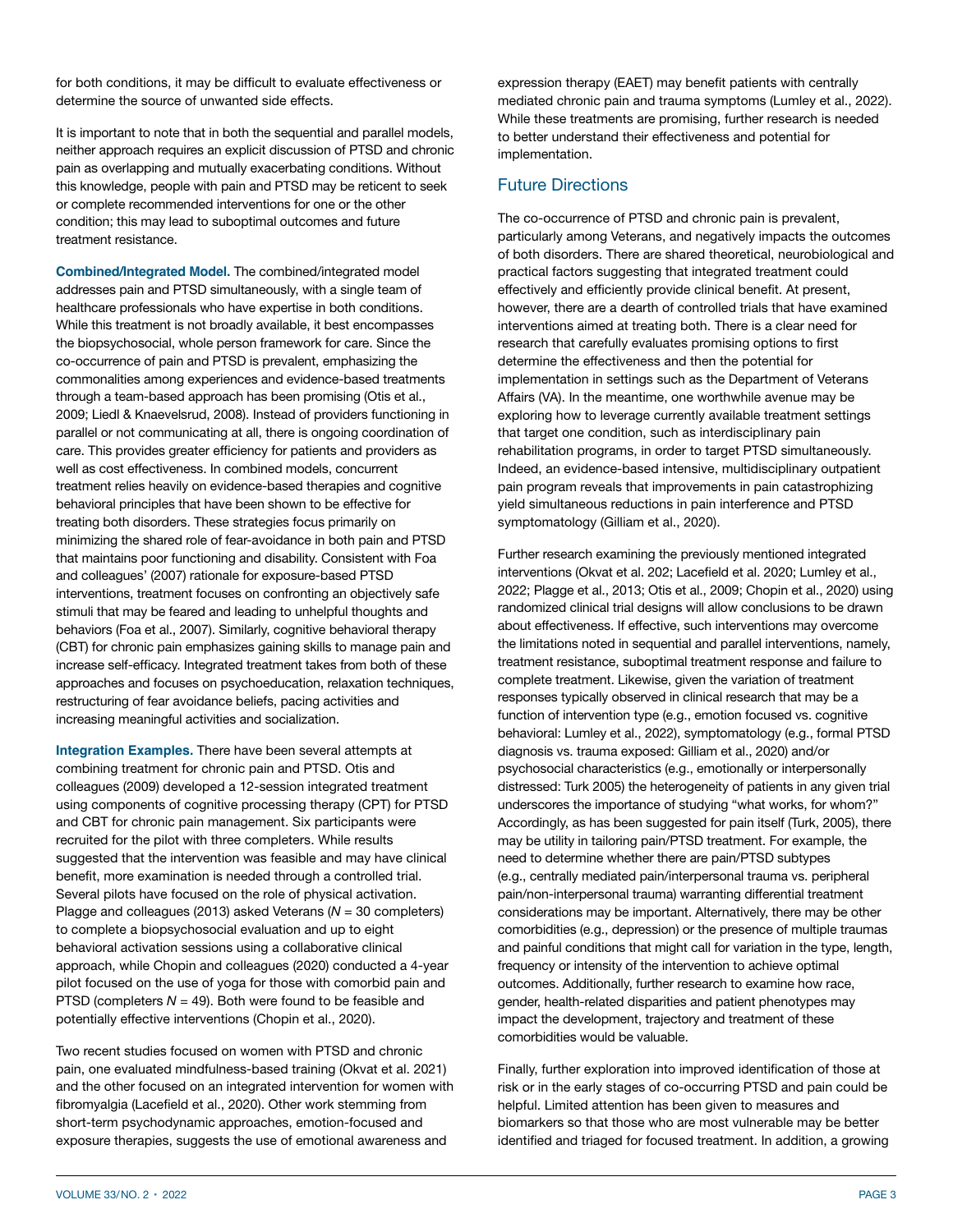body of research suggests that early interventions for pain as well as PTSD may help to minimize the development and impact of both conditions. Increased attention to clarify the best way of identifying those less likely to recover from acute pain and trauma and interventions that may help them would be beneficial.

# **Featured Articles**

Åkerblom, S., Perrin, S., Rivano Fischer, M., & McCracken, L. M. (2018). **The relationship between posttraumatic stress disorder and chronic pain in people seeking treatment for chronic pain: The mediating role of psychological flexibility.** *Clinical Journal of Pain, 34*(6), 487–496. doi:10.1097/AJP.0000000000000561 *Objectives:* The symptoms of PTSD and chronic pain are thought to interact to increase the severity and impact of both conditions, but the mechanisms by which they interact remain unclear. This study examines the relationship between PTSD and chronic pain and whether indices of Psychological Flexibility mediate the relationship between these 2 conditions. *Materials and Methods:* Standardized self-report measures of PTSD, pain severity, pain interference, depression and psychological flexibility (pain-related acceptance, committed action, cognitive fusion and values-based action) were obtained from 315 people seeking treatment for chronic pain who also reported at least 1 traumatic experience. *Results:* People seeking treatment for chronic pain and reporting symptoms consistent with a current diagnosis of PTSD had significantly higher levels of pain severity, pain interference, depression and cognitive fusion and lower levels of pain-related acceptance and committed action than those reporting symptoms below the diagnostic threshold for PTSD. Pain-related acceptance, committed action, cognitive fusion and depression mediated the relationship between PTSD and pain severity/interference, with pain-related acceptance being the strongest mediator from the Psychological Flexibility model. *Discussion:* Processes from the Psychological Flexibility model were identified as mediators of the relationship between PTSD and chronic pain in people seeking treatment for chronic pain. The Psychological Flexibility model may be useful as an overarching model to help understand the relationship between PTSD and chronic pain. It is possible that targeting pain-related acceptance, committed action and cognitive fusion (among other processes) in the treatment of chronic pain may produce corresponding improvements in comorbid symptoms of PTSD when these are present and may reduce impacts of PTSD on outcomes of chronic pain. Conversely, targeting of these processes in the treatment of PTSD may produce similar improvements for symptoms of chronic pain. Further research to evaluate these possibilities is needed.

## Alschuler, K. N., & Otis, J. D. (2012). **Coping strategies and beliefs about pain in veterans with comorbid chronic pain and significant levels of posttraumatic stress disorder symptoms.** *European Journal of Pain,16*(2), 312–319.

doi:10.1016/j.ejpain.2011.06.010 *Objectives:* The purpose of this study was to assess differences in beliefs about pain and coping strategies employed in Veterans with comorbid chronic pain and PTSD, compared to Veterans with chronic pain alone. It was hypothesized that Veterans with comorbid chronic pain and significant levels of PTSD symptomatology would report higher levels of maladaptive coping strategies and beliefs about pain when compared to Veterans with pain alone. *Methods:* Data were obtained from 194 Veterans who completed self-report questionnaires as part

of their participation in a Psychology Pain Management Program at a northeastern Department of Veterans Affairs healthcare facility. *Results:* Analyses indicated that 47.4% of the sample scored above the clinical cutoff for PTSD symptomatology on the PTSD Checklist – Military Version (PCL-M). A Multivariate Analysis of Covariance (MANCOVA) was conducted with age and pain intensity as covariates. In support of the hypothesis, Veterans with comorbid chronic pain and significant levels of PTSD symptomatology endorsed significantly higher levels of maladaptive coping strategies and beliefs about pain (greater catastrophizing and emotional impact on pain; less control over pain) when compared to Veterans with chronic pain alone. *Discussion:* The results of this study suggest potential explanations for the previously observed negative effect of PTSD on chronic pain. Moreover, the results suggest specific targets for intervention with patients who have comorbid pain and PTSD.

Asmundson, G. J. G., Coons, M. J., Taylor, S., & Katz, J. (2002). **PTSD and the experience of pain: Research and clinical implications of shared vulnerability and mutual maintenance models.** *Canadian Journal of Psychiatry, 47*(10), 930–937. doi:10.1177/070674370204701004 It is common for individuals with symptoms of PTSD to present with co-occurring pain problems and vice versa. However, the relation between these conditions often goes unrecognized in clinical settings. In this paper, we describe potential relations between PTSD and chronic pain and their implications for assessment and treatment. To accomplish this, we discuss phenomenological similarities of these conditions, the prevalence of chronic pain in patients with PTSD, and the prevalence of PTSD in patients with chronic pain. We also present several possible explanations for the co-occurrence of these disorders, based primarily on the notions of shared vulnerability and mutual maintenance. The paper concludes with an overview of future research directions, as well as practical recommendations for assessing and treating patients who present with co-occurring PTSD or chronic pain symptoms.

# Bair, M. J., Outcalt, S. D., Ang, D., Wu, J., & Yu, Z. (2020). **Pain and psychological outcomes among Iraq and Afghanistan veterans with chronic pain and PTSD: ESCAPE Trial longitudinal results.**  *Pain Medicine, 21*(7), 1369–1376. doi:10.1093/pm/pnaa007

*Objective:* To compare pain and psychological outcomes in Veterans with chronic musculoskeletal pain and comorbid PTSD or pain alone and to determine if Veterans with comorbidity respond differently to a stepped-care intervention than those with pain alone. *Design:* Secondary analysis of data from the Evaluation of Stepped Care for Chronic Pain (ESCAPE) trial. *Setting:* Six Veterans Health Affairs clinics. Subjects: Iraq and Afghanistan Veterans (*N* = 222) with chronic musculoskeletal pain. *Methods:* Longitudinal analysis of Veterans with chronic musculoskeletal pain and PTSD or pain alone and available baseline and nine-month trial data. Participants randomized to either usual care or a stepped-care intervention were analyzed. The pain-PTSD comorbidity group screened positive for PTSD and had a PTSD Checklist – Civilian score ≥ 41 at baseline. *Results:* T tests demonstrated statistically significant differences and worse outcomes on pain severity, pain cognitions and psychological outcomes in Veterans with comorbid pain and PTSD compared with those with pain alone. Analysis of covariance (ANCOVA) modeling change scores from baseline to nine months indicated no statistically significant differences, controlling for PTSD, on pain severity, pain centrality or pain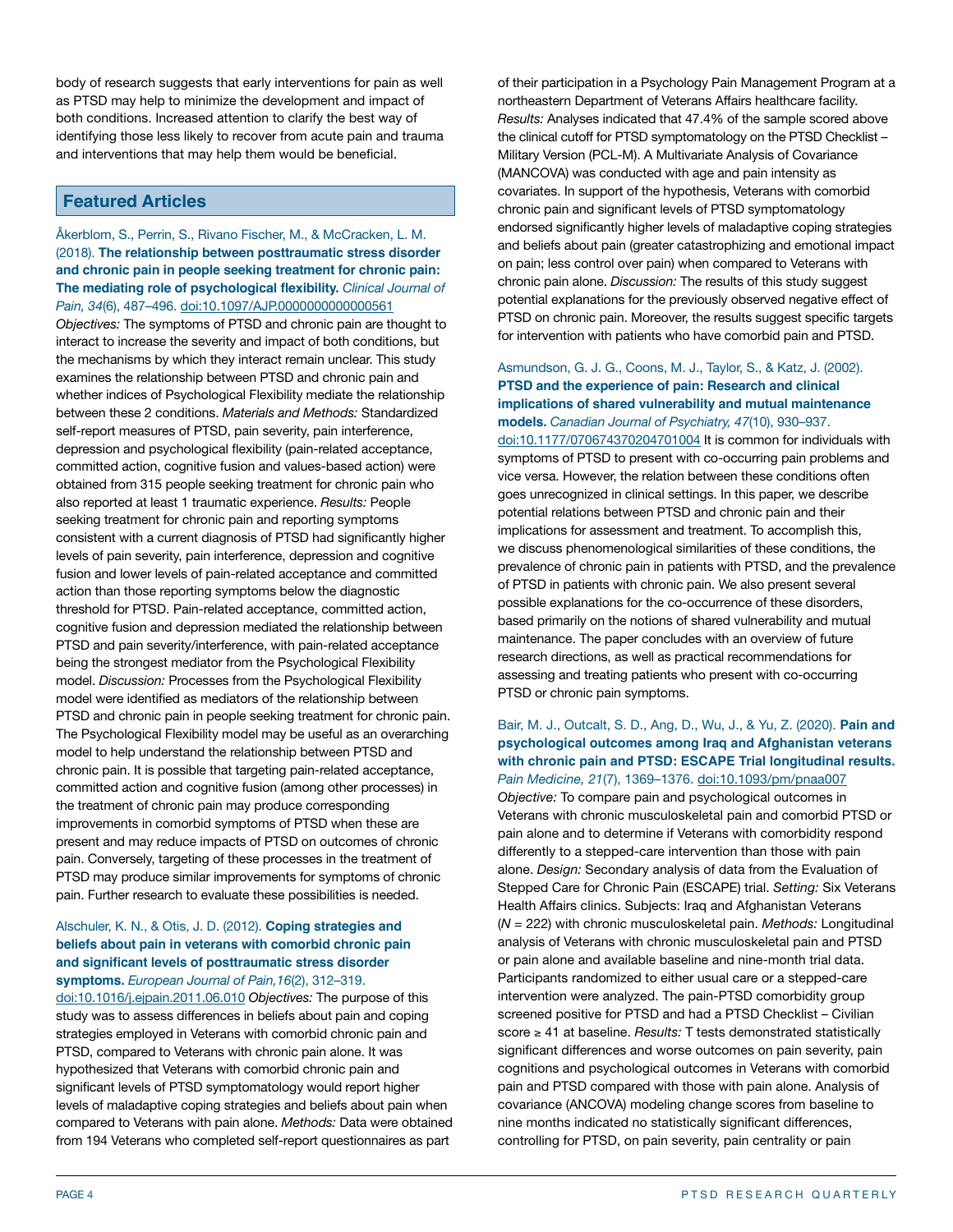self-efficacy. Significant differences emerged for pain catastrophizing (*t*=3.10, *p* < 0.01), depression (*t*=3.39, *p* < 0.001) and anxiety (*t*=3.80, *p* < 0.001). The interaction between PTSD and the stepped-care intervention was not significant. *Conclusions:*  Veterans with the pain-PTSD comorbidity demonstrated worse pain and psychological outcomes than those with chronic pain alone. These findings indicate a more intense chronic pain experience for Veterans when PTSD co-occurs with pain. PTSD did not lead to a differential response to a stepped-care intervention.

Benedict, T.M., Keenan, P. G., Nitz, A. J., & Moeller-Bertram, T. (2020). **Post-traumatic stress disorder symptoms contribute to worse pain and health outcomes in veterans with PTSD compared to those without: A systematic review with meta-analysis.** *Military Medicine, 185*(9–10), e1481–e1491. doi:10.1093/milmed/usaa052 *Introduction:* PTSD and chronic pain are frequently co-morbid conditions in the U.S. Veteran population. Although several theories about the cause of increased pain prevalence in individuals with PTSD have been presented, no synthesis of primary data informing the impact of co-morbid PTSD and pain has been completed. The purpose of this study was to systematically review the literature and quantify disability, function and pain-related beliefs and outcomes in Veterans with PTSD compared to Veterans without PTSD. *Materials and Methods:* A systematic search of three electronic databases was conducted. Inclusion criteria required pain-related comparison of Veterans with PTSD to those without PTSD. Primary outcome measures and standardized mean differences (SMDs) were assessed for pain, function, disability, pain beliefs and healthcare utilization using a random effects model. *Results:* 20 original research studies met inclusion criteria and were assessed for quality and outcomes of interest. The majority of studies were cross-sectional. Veterans with PTSD and pain demonstrated higher pain (SMD = 0.58, 95% CI 0.28-0.89), disability (SMD = 0.52, 95% CI 0.33-0.71), depression  $(SMD = 1.40, 95\% \text{ CI } 1.2 - 1.6)$ , catastrophizing beliefs  $(SMD = 0.95, 0.95)$ 95% CI 0.69-1.2), sleep disturbance (SMD = 0.80, 95% CI 0.57-1.02) and healthcare utilization; they had lower function (SMD = 0.41, 95% CI 0.25-0.56) and pain self-efficacy  $(SMD = 0.77, 95\% \text{ CI } 0.55 - 0.99)$  compared to Veterans without PTSD. *Conclusion:* In Veterans with chronic pain, PTSD symptomology has a large effect for many negative health-related outcomes. This review supports the need for clinicians to screen and understand the effects of PTSD symptoms on patients with pain. Clinicians should recognize that Veterans with PTSD and pain likely have elevated pain catastrophizing beliefs and decreased self-efficacy that should be targeted for intervention.

# Defrin, R., Lahav, Y., & Solomon, Z. (2017). **Dysfunctional pain modulation in torture survivors: The mediating effect of PTSD.**

*Journal of Pain, 18*(1), 1–10. doi:10.1016/j.jpain.2016.09.005 Trauma survivors, and particularly torture survivors, suffer from high rates of chronic pain and PTSD for years afterward, along with alterations in the function of the pain system. On the basis of longitudinal data on PTSD symptomatology, we tested whether exposure to torture, PTSD or PTSD trajectories accounted for chronic pain and altered pain perception. Participants were 59 torture survivors and 44 age-matched healthy control subjects. Chronic pain was characterized. Pain threshold, pain tolerance, CPM and temporal

summation of pain were measured. Three PTSD trajectories were identified among torture survivors; chronic, delayed and resilient. Lack of CPM and more intense chronic pain was found among the chronic and delayed groups compared with the resilient and healthy control groups. Temporal summation of pain was strongest among the chronic group. PTSD trajectories mediated the relationship between torture and CPM. It appears that the duration and severity of posttraumatic distress, rather than the exposure to trauma, are crucial factors that mediate the association between trauma and chronic pain. Because PTSD and its resultant distress are measurable, their evaluation seems particularly important in the management of pain among trauma survivors. The results may be generalized to other instances in which chronic pain persists after traumatic events.

Foa, E. B., Hembree, E., & Rothbaum, B. (2007). *Prolonged exposure therapy for PTSD: Emotional processing of traumatic experiences: Therapist guide.* Oxford University Press. doi:10.1093/med:psy ch/9780195308501.001.0001 This online therapist guide gives clinicians the information they need to treat clients who exhibit the symptoms of PTSD. It is based on the principles of Prolonged Exposure Therapy, the most scientifically tested and proven treatment that has been used to effectively treat victims of all types of trauma. Clients are exposed to imagery of their traumatic memories, as well as real-life situations related to the traumatic event in a step-by-step, controllable way, and through this, will learn to confront the trauma and begin to think differently about it, leading to a marked decrease in levels of anxiety and other PTSD symptoms. Clients are provided education about PTSD and other common reactions to traumatic events. Breathing retraining is taught as a method for helping the client manage anxiety in daily life. Designed to be used in conjunction with the corresponding online client workbook, this therapist guide includes all the tools necessary to effectively implement the prolonged exposure program including assessment measures, session outlines, case studies, sample dialogues and homework assignments.

Gilliam, W. P., Schumann, M. E., Craner, J. R., Cunningham, J. L., Morrison, E. J., Seibel, S., Sawchuk, C., & Sperr, J. A. (2020). **Examining the effectiveness of pain rehabilitation on chronic pain and post-traumatic symptoms.** *Journal of Behavioral Medicine, 43*(6), 956–967. doi:10.1007/s10865-020-00160-3 Patients with co-morbid chronic pain and PTSD pose significant treatment challenges. This study evaluated the effectiveness of an interdisciplinary pain rehabilitation program (IPRP) in improving pain and PTSD outcomes, as well as reducing medication use. In addition, the mediating effect of pain catastrophizing, which is theorized to underlie the pain and PTSD comorbidity, was examined. Participants included 83 completers of an IPRP with chronic pain and a provisional PTSD diagnosis. Significant improvements were found for pain outcomes, PTSD symptomatology, depressive symptoms, physical performance and medication use (i.e., opioids and benzodiazepines). At discharge, 86.7% of participants reliably improved in at least one key measure of functioning and 50.6% demonstrated reliable improvement in PTSD symptomatology. Change in pain catastrophizing mediated improvements in pain interference and PTSD symptomatology. Results support the potential utility of an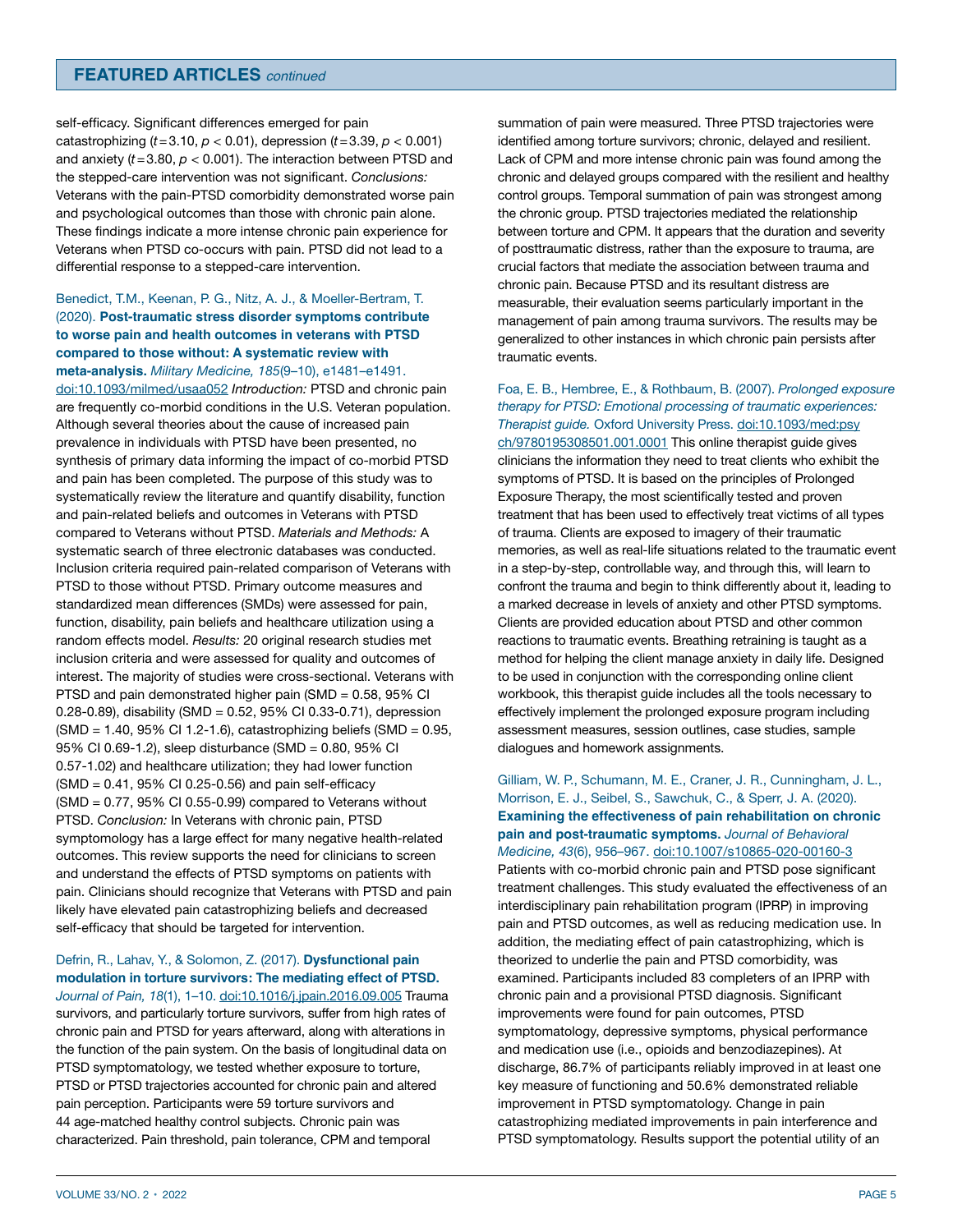# **FEATURED ARTICLES** *continued*

interdisciplinary pain treatment approach in the treatment of patients with comorbid pain and PTSD.

Goldstein, E., McDonnell, C., Atchley, R., Dorado, K., Bedford, C., Brown, R. L., & Zgierska, A. E. (2019). **The impact of psychological interventions on posttraumatic stress disorder and pain symptoms: A systematic review and meta-analysis.** *Clinical Journal of Pain, 35*(8), 703–712. doi:10.1097/AJP.0000000000000730 *Objectives:* PTSD and pain often co-occur, introducing clinical challenges and economic burden. Psychological treatments are considered effective for each condition, yet it is not known which therapies have the potential to concurrently address PTSD and pain-related symptoms. *Materials and Methods:* To conduct a systematic review and meta-analysis, databases were searched for articles published between January 2007 and December 2017 describing results from clinical trials of interventions addressing PTSD and pain-related symptoms in adults. Two independent reviewers finalized data extraction and risk of bias assessments. A random-effects model was used for meta-analysis and to calculate pooled and subgroup effect sizes (ESs) of psychological-only (single modality) and multimodal interventions. *Results:* Eighteen trials (7 uncontrolled, 11 randomized controlled trials, RCTs), totaling 1583 participants, were included in the systematic review. RCT intervention types included exposure-based, cognitive-behavioral and mindfulness-based therapies. Data from 10 RCTs (*N* = 1, 35) were available for meta-analysis, which demonstrated moderate effect for reduced PTSD severity (ES = -0.55, confidence interval [CI]: -0.83, -0.26) and nonsignificant effect for pain intensity (ES = -0.14, CI: -0.43, 0.15) and pain interference (ES = -0.07, CI: -0.35, 0.20) outcomes. Findings from uncontrolled trials supported meta-analytic results from RCTs. Using GRADE assessment, the quality of evidence was deemed as moderate for RCTs and low for non-RCTs. *Discussion:* Findings indicated that the majority of the interventions appeared to have a greater impact on reducing PTSD rather than pain-related symptoms. There remains a need to further develop interventions that consistently impact PTSD and pain-related outcomes when these 2 conditions co-occur.

## Liedl, A., O'Donnell, M., Creamer, M., Silove, D., McFarlane, A., Knaevelsrud, C., & Bryant, R. A. (2010). **Support for the mutual maintenance of pain and post-traumatic stress disorder symptoms.** *Psychological Medicine, 40*(7), 1215–1223.

doi:10.1017/S0033291709991310 *Background:* Pain and PTSD are frequently co-morbid in the aftermath of a traumatic event. Although several models attempt to explain the relationship between these two disorders, the mechanisms underlying the relationship remain unclear. The aim of this study was to investigate the relationship between each PTSD symptom cluster and pain over the course of post-traumatic adjustment. *Method:* In a longitudinal study, injury patients (*N* = 824) were assessed within 1-week post-injury and then at 3 and 12 months. Pain was measured using a 100-mm Visual Analogue Scale (VAS). PTSD symptoms were assessed using the Clinician-Administered PTSD Scale (CAPS). Structural equation modelling (SEM) was used to identify causal relationships between pain and PTSD. *Results:* In a saturated model we found that the relationship between acute pain and 12-month pain was mediated by arousal symptoms at 3 months. We also found that the relationship between baseline arousal and

re-experiencing symptoms, and later 12-month arousal and re-experiencing symptoms, was mediated by 3-month pain levels. The final model showed a good fit  $[\gamma 2 = 16.97, df = 12, p > 0.05,$ Comparative Fit Index (CFI) = 0.999, root mean square error of approximation (RMSEA) = 0.022]. *Conclusions:* These findings provide evidence of mutual maintenance between pain and PTSD.

Lumley, M. A., Yamin, J. B., Pester, B. D., Krohner, S., & Urbanik, C. P. (2022). **Trauma matters: Psychological interventions for comorbid psychosocial trauma and chronic pain.** *Pain, 163*(4), 599–603. doi:10.1097/j.pain.0000000000002425 There is growing interest in psychosocial trauma and chronic pain. Numerous retrospective studies link trauma or PTSD to CP, 6–9, 12, 35, 54, 78, 96, 97 and prospective studies indicate that earlier trauma is a risk factor for later CP. 16, 27, 44, 45, 49, 57, 69, 76, 77, 86 Some scholars have offered explanations of this link, focusing on the commonalities of trauma and chronic pain or their bidirectional relationships, such as the shared vulnerability, 14 mutual maintenance, 84 and perpetual avoidance 55 models. Others have proposed how trauma might cause, exacerbate, or maintain chronic pain by disrupting physiological, cognitive, emotional, or interpersonal processes. 29, 52, 53, 62, 67 Unfortunately, these models have rarely informed treatment initiatives, leaving key questions unanswered: How does one define trauma in populations with CP? Is it beneficial to treat comorbid trauma or chronic pain? What interventions effectively do so? This topical review addresses these questions.

#### Morasco, B. J., Lovejoy, T. I., Lu, M., Turk, D. C., Lewis, L., & Dobscha, S. K. (2013). **The relationship between PTSD and chronic pain: Mediating role of coping strategies and depression.** *Pain, 154*(4), 609–616. doi:10.1016/j.pain.2013.01.001

People with chronic pain and comorbid PTSD report more severe pain and poorer quality of life than those with chronic pain alone. This study evaluated the extent to which associations between PTSD and chronic pain interference and severity are mediated by pain-related coping strategies and depressive symptoms. Veterans with chronic pain were divided into two groups, those with  $(N = 65)$ and those without (*N* = 136) concurrent PTSD. All participants completed measures of pain severity, interference, emotional functioning and coping strategies. Those with current PTSD reported significantly greater pain severity and pain interference, had more symptoms of depression, and were more likely to meet diagnostic criteria for a current alcohol or substance use disorder (all *p*-values <.01). Participants with PTSD reported more use of several coping strategies, including guarding, resting, relaxation, exercise/ stretching and coping self-statements. Illness-focused pain coping (i.e., guarding, resting and asking for assistance) and depressive symptoms jointly mediated the relationship between PTSD and both pain interference (total indirect effect = 0.194, *p* < .001) and pain severity (total indirect effect =  $0.153$ ,  $p = .004$ ). Illness-focused pain coping also evidenced specific mediating effects, independent of depression. In summary, specific pain coping strategies and depressive symptoms partially mediated the relationship between PTSD and both pain interference and severity. Future research should examine whether changes in types of coping strategies after targeted treatments predict improvements in pain-related function for chronic pain patients with concurrent PTSD.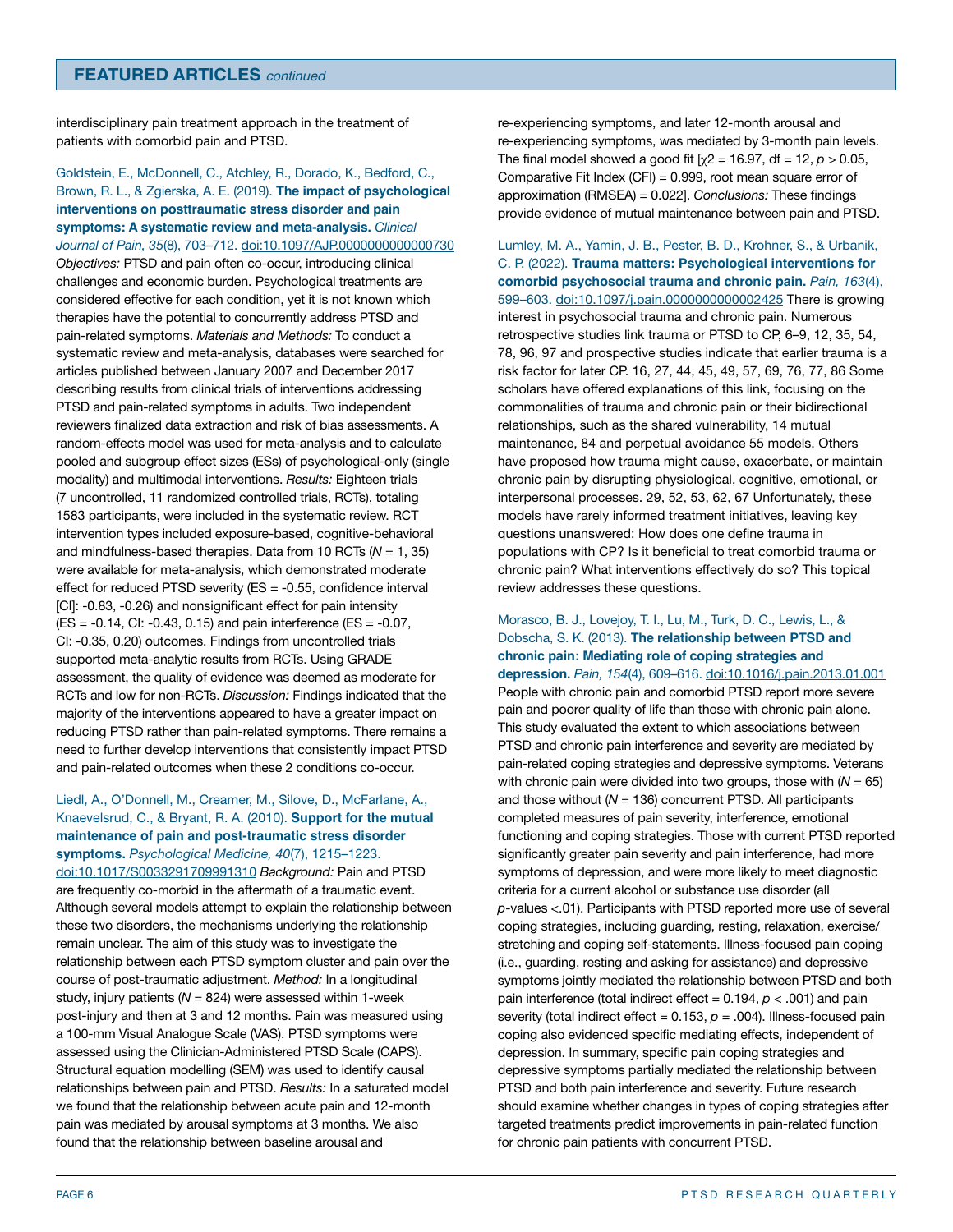# Otis, J. D., Keane, T. M., & Kerns, R. D. (2003). **An examination of the relationship between chronic pain and post-traumatic stress disorder.** *Journal of Rehabilitation Research and Development,*

*40*(5), 397–405. doi:10.1682/jrrd.2003.09.0397 Chronic pain and PTSD are frequently observed within the VA healthcare system and are often associated with a significant level of affective distress and physical disability. Clinical practice and research suggest that these two conditions co-occur at a high rate and may interact in such a way as to negatively impact the course of either disorder; however, relatively little research has been conducted in this area. This review summarizes the current literature pertaining to the prevalence and development of chronic pain and PTSD. Research describing the comorbidity of both conditions is reviewed, and several theoretical models are presented to explain the mechanisms by which these two disorders may be maintained. Future directions for research and clinical implications are discussed.

## Otis, J. D., Keane, T. M., Kerns, R. D., Monson, C., & Scioli, E. (2009). **The development of an integrated treatment for veterans with comorbid chronic pain and posttraumatic stress disorder.** *Pain Medicine, 10*(7), 1300–1311. doi:10.1111/j.1526-4637.2009.00715.x *Objective:* The purpose of this article is to describe the development of the first integrated treatment for Veterans with comorbid chronic pain and PTSD. *Design:* Descriptive, including pre- and posttreatment assessment results from a pilot study of 6 Veterans with comorbid chronic pain and PTSD. *Setting:* Northeastern VA Medical Center. Interventions: Using components of CPT for PTSD and CBT for chronic pain management, a 12-session integrated treatment for Veterans with comorbid chronic pain and PTSD was developed. A therapist manual and patient workbook that included weekly readings and homework assignments were created. Participants received pre- and posttreatment evaluations using measures of pain, PTSD, physical disability and psychological distress. The treatment development process is reviewed and the benefits and challenges of implementing this integrated treatment are presented. *Results:* Several themes emerged over the course of implementing the treatment, including the importance of establishing participant trust, regular therapy attendance and addressing participant avoidance. Of the six participants recruited for the pilot study, three withdrew from the study and three completed the integrated treatment. Participants reported that they generally liked the format of treatment, appreciated learning about the ways that chronic pain and PTSD share some common symptoms, and ways that the two disorders can interact with one another. The assessment results of those who completed treatment suggest that this treatment approach is feasible and may have clinical benefit. *Conclusions:* Participants appeared to benefit from receiving the integrated treatment for pain and PTSD. A randomized clinical trial is currently being conducted to evaluate the efficacy of this treatment approach.

Powell, M. A., Corbo, V., Fonda, J. R., Otis, J. D., Milberg, W. P., & McGlinchey, R. E. (2015). **Sleep quality and reexperiencing symptoms of PTSD are associated with current pain in U.S. OEF/ OIF/OND veterans with and without mTBIs.** *Journal of Traumatic Stress, 28*(4), 322–329. doi:10.1002/jts.22027 Pain, a debilitating condition, is frequently reported by U.S. Veterans returning from Afghanistan and Iraq. This study investigated how commonly

reported clinical factors were associated with pain and whether these associations differed for individuals with a history of chronic pain. From the Boston metropolitan area, 171 Veterans enrolled in the VA Center of Excellence were assessed for current PTSD symptom severity, current mood and anxiety diagnoses, lifetime traumatic brain injury, combat experiences, sleep quality and alcohol use. Hierarchical regression models were used to determine the association of these conditions with current pain. Average pain for the previous 30 days, assessed with the McGill Pain Questionnaire, was 30.07 out of 100 (SD = 25.43). Sleep quality, PTSD symptom severity and alcohol use were significantly associated with pain  $(R2 = .24)$ , as were reexperiencing symptoms of PTSD  $(R2 = .25)$ . For participants with a history of chronic pain (*N* = 65), only PTSD symptoms were associated with pain (R2 = .19). Current pain severity was associated with increased PTSD severity (notably, reexperiencing symptoms), poor sleep quality and increased alcohol use. These data support the hypothesis that PTSD symptoms influence pain but suggest that problems with sleep and alcohol use may exacerbate the relationship.

# Raphael, K. G., & Widom, C. S. (2011). **Post-traumatic stress disorder moderates the relation between documented childhood victimization and pain 30 years later.** *Pain, 152*(1), 163–169. doi:10.1016/j.pain.2010.10.014 Cross-sectional designs and self-reports of maltreatment characterize nearly all the literature on childhood abuse or neglect and pain in adulthood, limiting potential for causal inference. The current study describes a prospective follow up of a large cohort of individuals with court-documented early childhood abuse or neglect (*N* = 458) and a demographically

matched control sample (*N* = 349) into middle adulthood (mean age 41), nearly 30 years later, comparing the groups for risk of adult pain complaints. We examine whether PTSD mediates or moderates risk of pain. Assessed prospectively across multiple pain measures, physically and sexually abused and neglected individuals generally showed a significant ( $p < .05$ ) but notably small ( $n/2 = .01$ ) increased risk of pain symptoms in middle adulthood. Although PTSD was associated with both childhood victimization (*p* < .01) and risk of middle adulthood pain  $(p < .001)$ , it did not appear to mediate the relationship between victimization and pain. However, across all pain outcomes other than medically unexplained pain, PTSD robustly interacted with documented childhood victimization to predict adult pain risk: Individuals with both childhood abuse/neglect and PTSD were at significantly increased risk (*p* < .001, η2 generally = .05-.06) of pain. After accounting for the combined effect of the two factors, neither childhood victimization nor PTSD alone predicted pain risk. Findings support a view that clinical pain assessments should focus on PTSD rather than make broad inquiries into past history of childhood abuse or neglect.

Sharp, T. J., & Harvey, A. G. (2001). **Chronic pain and posttraumatic stress disorder: Mutual maintenance?** *Clinical Psychology Review, 21*(6), 857–877. doi:10.1016/S0272-7358(00)00071-4 Common sequelae following a traumatic event include chronic pain and PTSD. Over the last decade, the literature relating to PTSD has become progressively more sophisticated, resulting in well-supported theories and treatments for sufferers. Equivalent research relating to chronic pain has more recently gathered momentum. However, to date there has been minimal attention devoted to the concurrence of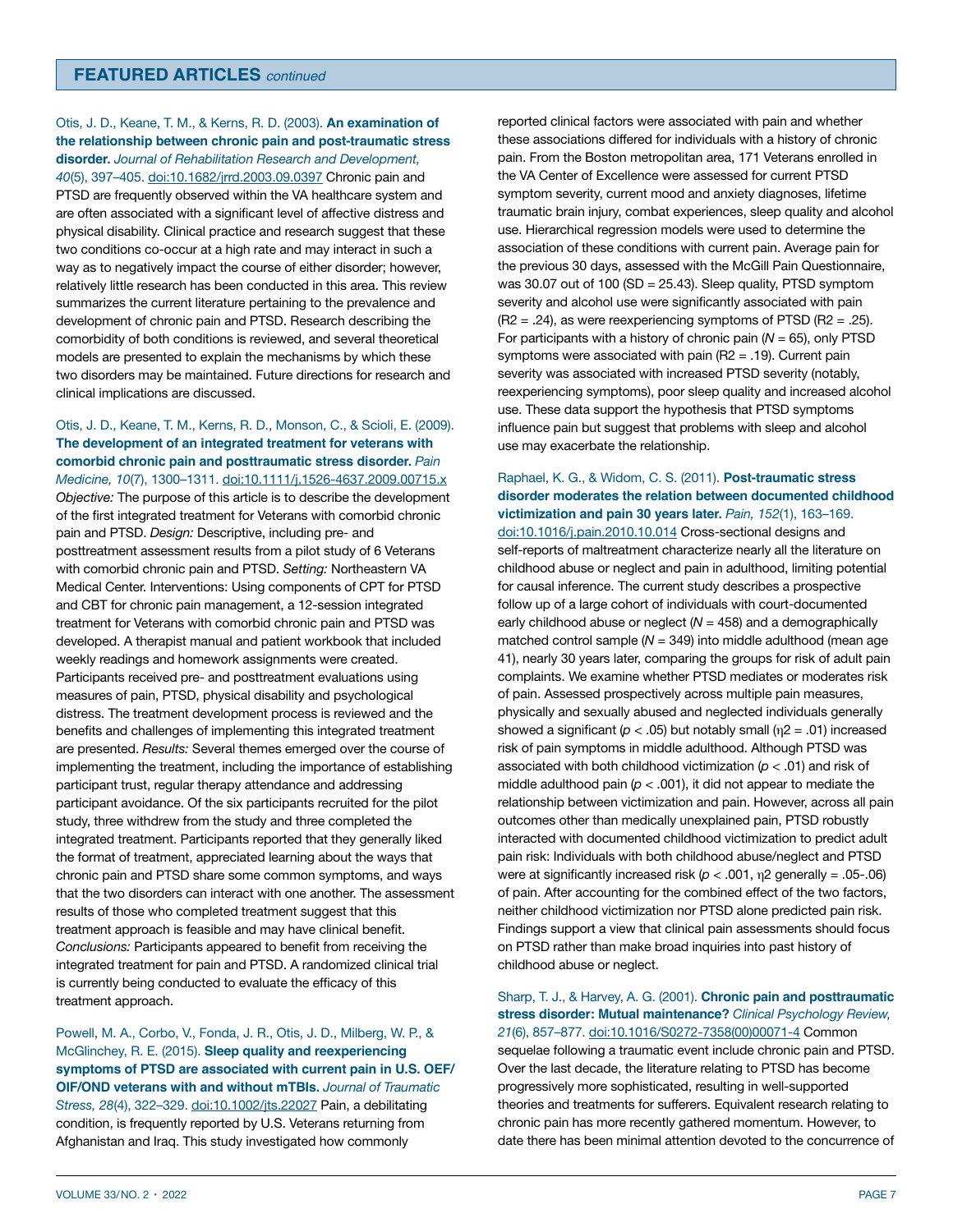## **FEATURED ARTICLES** *continued*

the two disorders, even though high comorbidity has been noted. This review begins by briefly summarizing the literature relating to the two disorders in terms of symptoms, prevalence and comorbidity. It explicates the major psychological theories of chronic pain and PTSD and reviews the evidence relating what factors maintain the disorders. A number of pathways by which chronic pain and PTSD may be mutually maintaining are highlighted. We conclude that chronic pain and PTSD are mutually maintaining conditions and that there are several pathways by which both disorders may be involved in the escalation of symptoms and distress following trauma. Treatment implications are considered, as are issues for future research.

#### Siqveland, J., Hussain, A., Lindstrøm, J. C., Ruud, T., & Edvard Hauff, E. (2017). **Prevalence of posttraumatic stress disorder in persons with chronic pain: A meta-analysis.** *Frontiers in*

*Psychiatry, 8,* Article 164. doi:10.3389/fpsyt.2017.00164 *Objective:*  To summarize evidence for the prevalence of PTSD among persons with chronic pain . *Methods:* We searched databases for studies published between January 1995 and December 2016, reporting the prevalence of PTSD in persons with CP. Two reviewers independently extracted data and assessed the risk of bias. We calculated the pooled prevalence using a random-effects model and performed subgroup analyses according to pain location, the population and assessment method. *Results:* Twenty-one studies were included, and the PTSD prevalence varied from 0-57%, with a pooled mean prevalence of 9.7%, 95% CI (5.2-17.1). In subgroup analysis, the PTSD prevalence was 20.5%, 95% CI (9.5-39.0) among persons with chronic widespread pain, 11.2%, 95% CI (5.7-22.8) among persons with headache and 0.3%, 95% CI (0.0-2.4) among persons with back pain. The prevalence in clinical populations was 11.7%, 95% CI (6.0-21.5) and in non-clinical populations 5.1%, 95% CI (0.01-17.2). In studies of self-reported PTSD symptoms, PTSD prevalence was 20.4%, 95% CI (10.6-35.5), and in studies where structured clinical interviews had been used to assess PTSD its prevalence was 4.5%, 95% (CI 2.1-9.3). The risk of bias was medium for most studies and the heterogeneity was high ( $12 = 98.6$ ). *Conclusion:* PTSD is overall more prevalent in clinical cohorts of persons with chronic pain and particularly in those with widespread pain but may not always be more prevalent in non-clinical samples of persons with chronic pain, compared to the general population. There is a large heterogeneity in prevalence across studies. Future research should identify sources of heterogeneity and the mechanisms underlying the comorbidity of the two conditions.

# You, D. S., & Meagher, M. W. (2016). **Childhood adversity and pain sensitization.** *Psychosomatic Medicine, 78*(9), 1084–1093.

doi:10.1097/PSY.0000000000000399 *Objective:* Childhood adversity is a vulnerability factor for chronic pain. However, the underlying pain mechanisms influenced by childhood adversity remain unknown. The aim of the current study was to evaluate the impact of childhood adversity on dynamic pain sensitivity in young adults. *Methods:* After screening for childhood adverse events and health status, healthy individuals reporting low (below median; *N* = 75) or high levels of adversity (the top 5%; *N* = 51) were invited for pain testing. Both groups underwent heat pain threshold and temporal summation of second pain (TSSP) testing after reporting depressive symptoms. TSSP refers to a progressive increase in pain intensity with repetition of identical noxious stimuli and is attributed to central sensitization.

Changes in pain ratings over time (slope) were computed for TSSP sensitization and decay of subsequent aftersensations. *Results:* The high-adversity group showed greater TSSP sensitization (meanslope, 0.75; SDpositive slope, 1.78), and a trend toward a slower decay (meanslope, -11.9; SD, 3.4), whereas the low-adversity group showed minimal sensitization (meanslope, 0.07; SD near-zero slope, 1.77),  $F(1, 123) = 5.84$ ,  $p = .017$  and faster decay (meanslope, -13.1; SD, 3.4), F(1,123) = 3.79, *p* = .054. This group difference remained significant even after adjusting for adult depressive symptoms  $(p = .033)$ . No group difference was found in heat pain threshold  $(p = .85)$ . Lastly, the high-adversity group showed blunted cardiac and skin conductance responses. *Conclusions:* These findings suggest that enhancement of central sensitization may provide a mechanism underlying the pain hypersensitivity and chronicity linked to childhood adversity.

Vlaeyen, J. W. S., Crombez, G., & Linton, S. J. (2016). **The fearavoidance model of pain.** *Pain, 157*(8), 1588–1589. https://doi. org/10.1097/j.pain.0000000000000574 [No Author Abstract].

Woolf, C. J. (2011). **Central sensitization: Implications for the diagnosis and treatment of pain.** *Pain, 152*(3 Suppl), S2–S15. https://doi.org/10.1016/j.pain.2010.09.030 Nociceptor inputs can trigger a prolonged but reversible increase in the excitability and synaptic efficacy of neurons in central nociceptive pathways, the phenomenon of central sensitization. Central sensitization manifests as pain hypersensitivity, particularly dynamic tactile allodynia, secondary punctate or pressure hyperalgesia, aftersensations and enhanced temporal summation. It can be readily and rapidly elicited in human volunteers by diverse experimental noxious conditioning stimuli to skin, muscles or viscera, and in addition to producing pain hypersensitivity, results in secondary changes in brain activity that can be detected by electrophysiological or imaging techniques. Studies in clinical cohorts reveal changes in pain sensitivity that have been interpreted as revealing an important contribution of central sensitization to the pain phenotype in patients with fibromyalgia, osteoarthritis, musculoskeletal disorders with generalized pain hypersensitivity, headache, temporomandibular joint disorders, dental pain, neuropathic pain, visceral pain hypersensitivity disorders and post-surgical pain. The comorbidity of those pain hypersensitivity syndromes that present in the absence of inflammation or a neural lesion, their similar pattern of clinical presentation and response to centrally acting analgesics, may reflect a commonality of central sensitization to their pathophysiology. An important question that still needs to be determined is whether there are individuals with a higher inherited propensity for developing central sensitization than others, and if so, whether this conveys an increased risk in both developing conditions with pain hypersensitivity and their chronification. Diagnostic criteria to establish the presence of central sensitization in patients will greatly assist the phenotyping of patients for choosing treatments that produce analgesia by normalizing hyperexcitable central neural activity. We have certainly come a long way since the first discovery of activity-dependent synaptic plasticity in the spinal cord and the revelation that it occurs and produces pain hypersensitivity in patients. Nevertheless, discovering the genetic and environmental contributors to and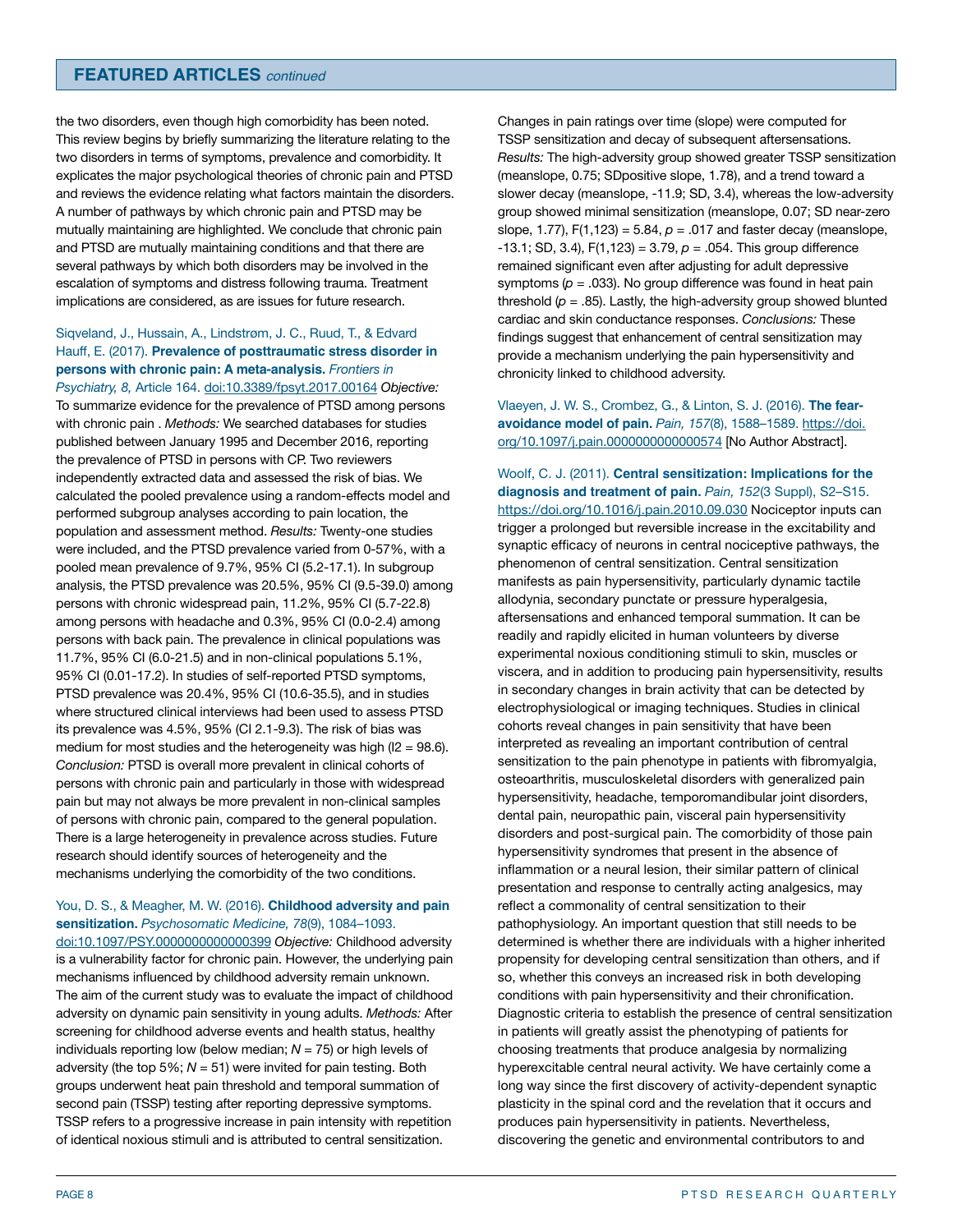## **FEATURED ARTICLES** *continued*

objective biomarkers of central sensitization will be highly beneficial, as will additional treatment options to prevent or reduce this prevalent and promiscuous form of pain plasticity.

# **Additional Articles**

Andersen, T. E., Karstoft, K-I., Brink, O., & Elklit, A. (2016). **Paincatastrophizing and fear-avoidance beliefs as mediators between post-traumatic stress symptoms and pain following**  whiplash injury-A prospective cohort study. *European Journal of Pain, 20*(8), 1241–1252. doi:10.1002/ejp.848 This longitudinal cohort design (*N* = 198) investigated the relationship between posttraumatic stress symptoms, fear-avoidance beliefs, pain-catastrophizing and pain by assessing patients with whiplash injury. They identified five trajectories to categorize the participants' pain trajectories: very high stable, high stable, medium stable, medium improving and low improving. These trajectories had differing relations with the pain-related psychological variables.

Angelakis, S., Weber, N., & Nixon, R. D. V. (2020). **Comorbid posttraumatic stress disorder and major depressive disorder: The usefulness of a sequential treatment approach within a randomised design.** *Journal of Anxiety Disorders, 76,* 102324. doi:10.1016/j.janxdis.2020.102324 This paper presents a randomized trial of CPT and Behavioural Activation Therapy (BA) for patients with comorbid PTSD and Major Depressive Disorder. Participants were randomized to either CPT alone ( $N = 18$ ), CPT then BA for MDD (*N* = 17), or BA then CPT (*N* = 17). Findings suggest a benefit from having PTSD addressed first.

Chopin, S. M., Sheerin, C. M., & Meyer, B. L.(2020). **Yoga for warriors: An intervention for veterans with comorbid chronic pain and PTSD.** *Psychological Trauma: Theory, Research, Practice, and Policy,12*(8), 888–896. doi:10.1037/tra0000649 This pilot examined a yoga intervention for Veterans with chronic pain and PTSD: *N* = 87 enrolled with 44 completers (44% attrition). Pre- to postintervention analyses indicated reductions in PTSD symptoms, increased functioning and reduced kinesiophobia.

Coppens, E., Van Wambeke, P., Morlion, B., Weltens, N., Giao Ly, H., Tack, J., Luyten, P., & Van Oudenhove, L. (2017). **Prevalence and impact of childhood adversities and post-traumatic stress disorder in women with fibromyalgia and chronic widespread pain.** *European Journal of Pain, 21*(9), 1582–1590. doi:10.1002/ejp.1059 This cross-sectional study investigated the prevalence of different types of childhood adversities (CA) and PTSD in patients with fibromyalgia or widespread pain (*N* = 154 females) compared to women with Functional Dyspepsia (*N* = 83) and achalasia ( $N = 53$ ). The prevalence of childhood adversity was higher in the fibromyalgia/widespread pain group compared to the achalasia group, but similar to the functional dyspepsia group. In the fibromyalgia/widespread pain group, PTSD comorbidity, but not childhood adversity was association with pain severity and PTSD mediated the relation between childhood adversity and pain severity.

Gilliam, W. P., Craner, J. R., Schumann, M. E., & Gascho, K. (2019). **The mediating effect of pain catastrophizing on PTSD symptoms and pain outcome.** *Clinical Journal of Pain, 35*(7), 583–588

doi:10.1097/AJP.0000000000000713 This study investigated the mediating effect of pain catastorphizing on the relationship between PTSD symptoms and pain among patients with chroinic pain (*N* = 203) enrolled in a three-week rehabilitation program. Mediation analyses reveared that pain catastrophizing fully mediated the relationships between PTSD symptoms and pain outcomes (pain severity and pain interference) beyond the influence of depressive symptoms. These findings are consistent with the mutual maintenance model of chronic pain and PTSD.

Herbert, M. S., Malaktaris, A. L., Dochat, C., Thomas, M. L., Wetherell, J. L., & Afari, N. (2019). **Acceptance and commitment therapy for chronic pain: Does post-traumatic stress disorder influence treatment outcomes?** *Pain Medicine, 20*(9), 1728–1736. doi:10.1093/pm/pny272 A total of 126 Veterans participated in an 8-week Acceptance and Commitment Therapy for chronic pain intervention, including a subset (*N* = 43) who had comorbid PTSD. PTSD status did not moderate any immediate post-treatment outcomes (pain interference, pain severity, pain acceptance, depresive symptoms and pain-related anxiety) and at 6-months follow-up, PTSD only moderated depressive symptoms. Overall, PTSD status did not significantly effect treatment outcomes.

Hobden, B., Bryant, J., Carey, M., Baker, A. L., Farrell, M., Oldmeadow, C., Mattick, R. P., Shakeshaft, A., & Sanson-Fisher, R. (2018). **Finding the optimal treatment model: A systematic review of treatment for co-occurring alcohol misuse and depression.** *The Australian and New Zealand journal of psychiatry, 52*(8), 737–750. doi:10.1177/0004867418758922 This is a systematic review of treatments for co-occurring alcohol misuse and depression. Of the seven studies included, three examined a parallel model of treatment and four examined an integrated model of treatment.

Lacefield, K,, Samph. S. P., Orbon, S., & Otis, J. (2020). **Integrated intervention for comorbid posttraumatic stress disorder and fibromyalgia: A pilot study of women veterans.** *Psychological Trauma: Theory, Research, Practice, and Policy, 12*(7), 725–729. doi:10.1037/tra0000635 This pilot investigated a 12-session integrated treatment for women with PTSD and fibromyalgia  $(N = 11)$ , with 5 completers). Treatment completers demonstrated reductions in both PTSD symptoms and pain-related symptoms.

Liedl, A., & Knaevelsrud, C. (2008). **Chronic pain and PTSD: The Perpetual Avoidance Model and its treatment implications.**  *Torture, 18*(2), 69–76. This paper provides an overview of comorbid chornic pain and PTSD and then proposes the Perpetual Avoidance Model. This model is proposed to explain the reciprocal maintenance of both disorders and provides treatment implications.

Okvat, H. A., Davis, M. C., Mistretta, E. G., & Mardian, A. S. (2022). **Mindfulness-based training for women veterans with chronic pain: A retrospective study.** *Psychological Services, 19*(Suppl 1), 106–119. doi:10.1037/ser0000599 This was a pilot of an 8-session mindfulness group trreatment for women Veternas with chronic pain (*N* = 36). Pre- to posttreatment analyses demonstrated moderate-tolarge pre-post improvements in pain severity, pain catastrophizing, physical functioning, depression, self-compassion and positive affect.